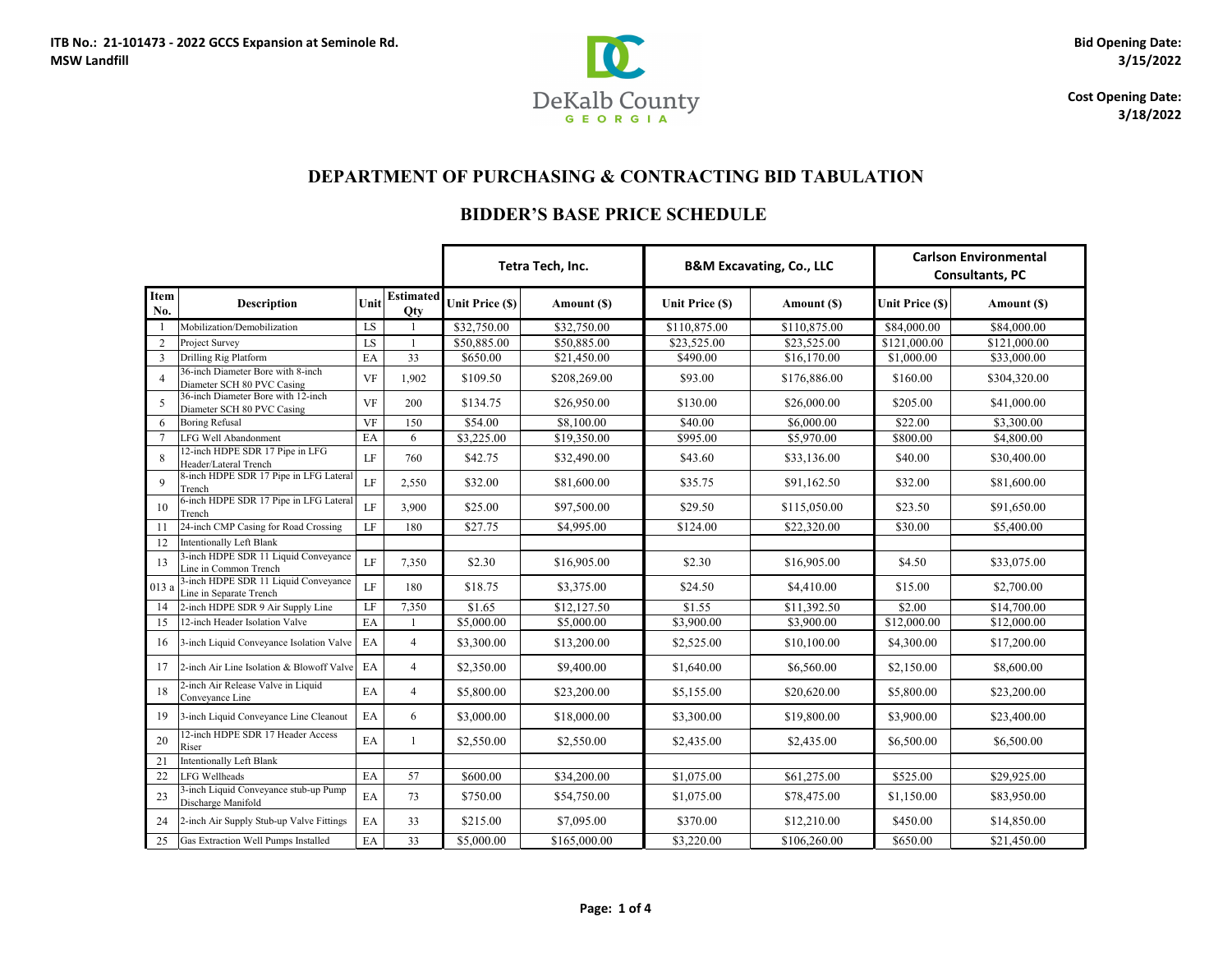

### **Cost Opening Date: 3/18/2022**

|                    |                                                                                         | Tetra Tech, Inc.           |                                | <b>B&amp;M Excavating, Co., LLC</b> |              | <b>Carlson Environmental</b><br><b>Consultants, PC</b> |              |                 |              |
|--------------------|-----------------------------------------------------------------------------------------|----------------------------|--------------------------------|-------------------------------------|--------------|--------------------------------------------------------|--------------|-----------------|--------------|
| <b>Item</b><br>No. | <b>Description</b>                                                                      | Unit                       | <b>Estimated</b><br><b>Qty</b> | Unit Price (\$)                     | Amount (\$)  | <b>Unit Price (\$)</b>                                 | Amount (\$)  | Unit Price (\$) | Amount (\$)  |
| 26                 | Intentionally Left Blank                                                                |                            |                                |                                     |              |                                                        |              |                 |              |
| 27                 | <b>Intentionally Left Blank</b>                                                         |                            |                                |                                     |              |                                                        |              |                 |              |
| 28                 | Sodding - Phase 1/2/2A Side Slopes                                                      | SY                         | 20,000                         | \$13.75                             | \$275,000.00 | \$10.75                                                | \$215,000.00 | \$8.00          | \$160,000.00 |
| 29                 | Seeding - Phase 3 Seeding and Erosion<br><b>Control Matting Side Slopes</b>             | <b>SY</b>                  | 24,000                         | \$2.45                              | \$58,800.00  | \$3.72                                                 | \$89,280.00  | \$4.25          | \$102,000.00 |
| 30                 | Tie-in to Existing 24-inch Header                                                       | EA                         | $\overline{3}$                 | \$22,900.00                         | \$68,700.00  | \$13,375.00                                            | \$40,125.00  | \$14,500.00     | \$43,500.00  |
| 31                 | Tie-in to Existing 10-inch Lateral                                                      | EA                         |                                | \$7,125.00                          | \$7,125.00   | \$5,900.00                                             | \$5,900.00   | \$3,300.00      | \$3,300.00   |
| 32                 | Tie-in to Existing 6-inch Lateral/Riser                                                 | EA                         | 11                             | \$2,725.00                          | \$29,975.00  | \$3,060.00                                             | \$33,660.00  | \$2,100.00      | \$23,100.00  |
| 33                 | Tie-in to Existing 6-inch Lateral Riser at<br>Well to be Abandoned                      | EA                         | $\overline{4}$                 | \$1,800.00                          | \$7,200.00   | \$3,040.00                                             | \$12,160.00  | \$1,800.00      | \$7,200.00   |
| 34                 | Tie-in to Existing 2-inch Air Supply Line                                               | EA                         | 22                             | \$550.00                            | \$12,100.00  | \$500.00                                               | \$11,000.00  | \$440.00        | \$9,680.00   |
| 35                 | Tie-in to Existing 3" Liquid Conveyance<br>Line                                         | EA                         | 22                             | \$850.00                            | \$18,700.00  | \$650.00                                               | \$14,300.00  | \$365.00        | \$8,030.00   |
| 36                 | 8-inch Header Isolation Valve                                                           | EA                         | $\overline{3}$                 | \$3,325.00                          | \$9,975.00   | \$2,525.00                                             | \$7,575.00   | \$4,200.00      | \$12,600.00  |
| 37                 | 6-inch or 8-inch HDPE SDR 17 Landfill<br>Gas Lateral Pipe in Deeper Trench of 5-8       | LF                         | 100                            | \$9.50                              | \$950.00     | \$9.25                                                 | \$925.00     | \$12.00         | \$1,200.00   |
| 38                 | 3-inch HDPE SDR 11 x 6-inch SDR 17<br>Dual Contained Liquid Conveyance Line             | LF                         | 5900                           | \$24.25                             | \$143,075.00 | \$31.75                                                | \$187,325.00 | \$25.00         | \$147,500.00 |
| 39                 | 2-inch Air Line Abandonment                                                             | EA                         | 18                             | \$550.00                            | \$9,900.00   | \$475.00                                               | \$8,550.00   | \$650.00        | \$11,700.00  |
| 40                 | 3-inch Liquid Conveyance Line<br>Abandonment                                            | EA                         | 18                             | \$650.00                            | \$11,700.00  | \$480.00                                               | \$8,640.00   | \$750.00        | \$13,500.00  |
| 41                 | 6-inch Lateral Abandonment                                                              | EA                         | 6                              | \$675.00                            | \$4,050.00   | \$845.00                                               | \$5,070.00   | \$700.00        | \$4,200.00   |
| 42                 | 6-inch Lateral Riser Abandonment                                                        | EA                         | 12                             | \$485.00                            | \$5,820.00   | \$600.00                                               | \$7,200.00   | \$1,200.00      | \$14,400.00  |
| 43                 | 40-mil LLDPE Geomembrane Textured<br>Liner Flap with Neoprene Gasket                    | EA                         | 60                             | \$2,500.00                          | \$150,000.00 | \$3,275.00                                             | \$196,500.00 | \$625.00        | \$37,500.00  |
| 44                 | 3-inch HDPE SDR 11 x 6-inch SDR 17<br>Dual Contained Liquid Conveyance Line<br>Cleanout | EA                         | 5                              | \$4,650.00                          | \$23,250.00  | \$4,700.00                                             | \$23,500.00  | \$4,100.00      | \$20,500.00  |
| 45                 | 3-inch Liquid Conveyance Line Isolation<br>Valve with Vault Box                         | EA                         | $\overline{3}$                 | \$8,700.00                          | \$26,100.00  | \$2,500.00                                             | \$7,500.00   | \$5,300.00      | \$15,900.00  |
| 46                 | 2-inch Air Release Valve in Dual<br>Contained Liquid Conveyance Line                    | $\boldsymbol{\mathrm{EA}}$ | $\overline{4}$                 | \$6,550.00                          | \$26,200.00  | \$5,425.00                                             | \$21,700.00  | \$5,200.00      | \$20,800.00  |
| 47                 | Tie-in to Existing 6-inch x 3-inch Liquid<br>Conveyance HDPE Line                       | EA                         | 2                              | \$4,950.00                          | \$9,900.00   | \$5,000.00                                             | \$10,000.00  | \$2,750.00      | \$5,500.00   |
| 48                 | 12-inch CMP/Corrugated Casing for Berm<br>crossing                                      | LF                         | 600                            | \$12.50                             | \$7,500.00   | \$80.00                                                | \$48,000.00  | \$21.00         | \$12,600.00  |
| 49                 | Intentionally Left Blank                                                                |                            |                                |                                     |              |                                                        |              |                 |              |
| 50                 | 6-inch x 3-inch Dual Contained Tee in<br>Liquid Conveyance Stub-up for Future Tie-      | EA                         | 10                             | \$650.00                            | \$6,500.00   | \$1,775.00                                             | \$17,750.00  | \$1,250.00      | \$12,500.00  |
| 51                 | Hourly Rate for Well Drilling                                                           | HR                         | 10                             | \$725.00                            | \$7,250.00   | \$650.00                                               | \$6,500.00   | \$325.00        | \$3,250.00   |
| 52                 | Standby Time During Drilling Work                                                       | HR                         | 10                             | \$650.00                            | \$6,500.00   | \$650.00                                               | \$6,500.00   | \$325.00        | \$3,250.00   |
| 53                 | <b>Standby Time</b>                                                                     | HR                         | 10                             | \$920.00                            | \$9,200.00   | \$1,100.00                                             | \$11,000.00  | \$350.00        | \$3,500.00   |
| 54                 | 3" Air Isolation Valves                                                                 | EA                         | 5                              | \$9,500.00                          | \$47,500.00  | \$2,550.00                                             | \$12,750.00  | \$2,100.00      | \$10,500.00  |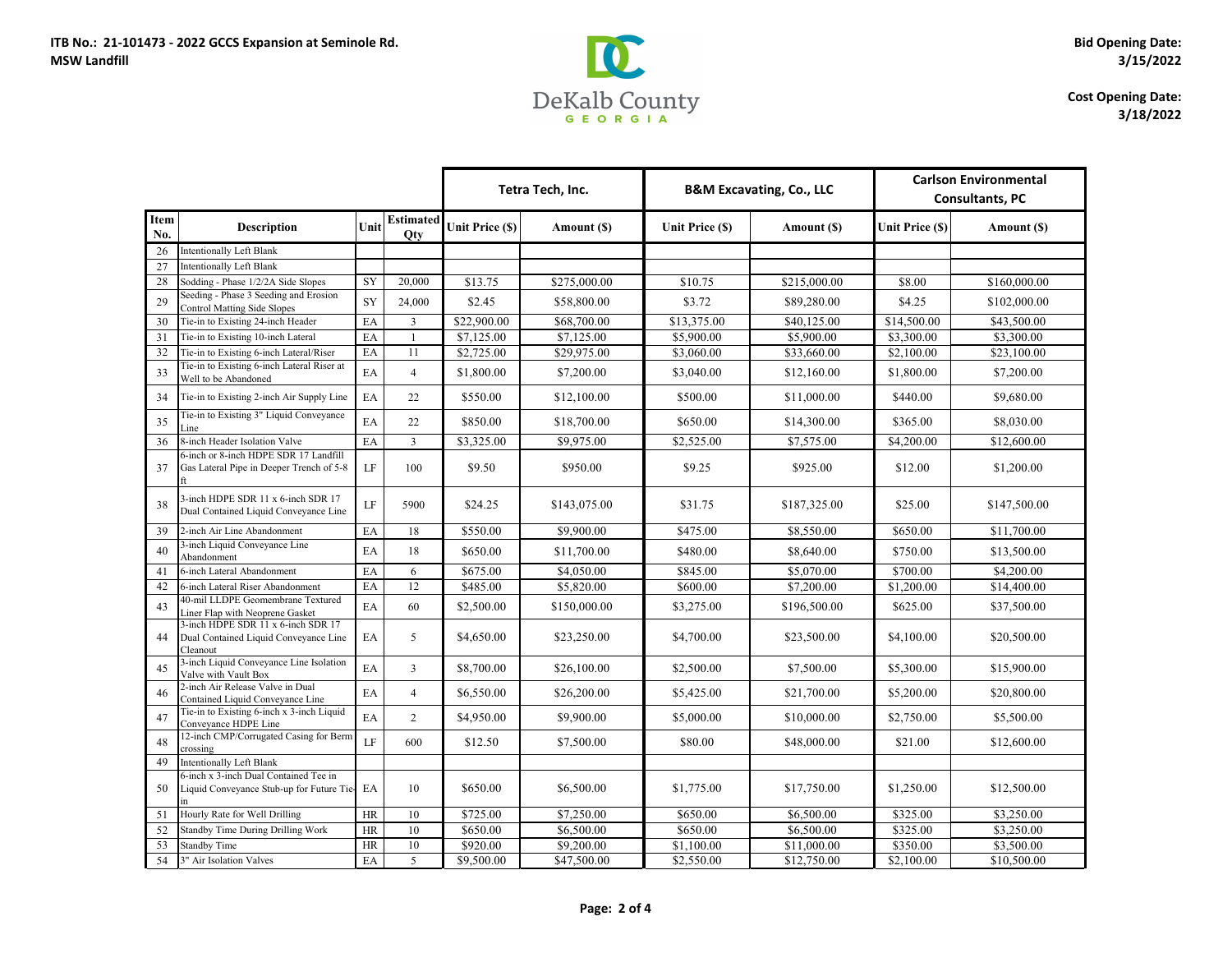

### **Cost Opening Date: 3/18/2022**

| <b>Carlson Environmental</b><br><b>Consultants, PC</b> |                          |  |  |  |  |
|--------------------------------------------------------|--------------------------|--|--|--|--|
| rice (\$)                                              | Amount (\$)              |  |  |  |  |
| 00.00                                                  | \$5,200.00               |  |  |  |  |
|                                                        | $*$ \$1,804,930.00       |  |  |  |  |
|                                                        | \$200,000.00             |  |  |  |  |
|                                                        | \$400,000.00             |  |  |  |  |
|                                                        | $\ast$<br>\$2,404,930.00 |  |  |  |  |
|                                                        |                          |  |  |  |  |

|                                             |                             | Tetra Tech, Inc. |                         | <b>B&amp;M Excavating, Co., LLC</b> |                | <b>Carlson Environmental</b><br><b>Consultants, PC</b> |                |                                       |                    |
|---------------------------------------------|-----------------------------|------------------|-------------------------|-------------------------------------|----------------|--------------------------------------------------------|----------------|---------------------------------------|--------------------|
| Item<br>No.                                 | <b>Description</b>          | Unit             | <b>Estimated</b><br>Qty | Unit Price (\$)                     | Amount (\$)    | Unit Price (\$)                                        | Amount (\$)    | Unit Price (\$)                       | Amount (\$)        |
| 55                                          | 8" Tie-ins Along the Header | EA               |                         | \$2,600.00                          | \$10,400.00    | \$2,520.00                                             | \$10,080.00    | \$1,300.00                            | \$5,200.00         |
| <b>SUBTOTAL BID COST</b>                    |                             |                  |                         |                                     | \$1,942,511.50 |                                                        | \$1,999,927.00 |                                       | $*$ \$1,804,930.00 |
| <b>Flare Yard Upgrades and Modification</b> |                             |                  |                         |                                     | \$200,000.00   |                                                        | \$200,000.00   |                                       | \$200,000.00       |
| <b>Authorized Contingency</b>               |                             |                  |                         |                                     | \$400,000.00   |                                                        | \$400,000.00   |                                       | \$400,000.00       |
| <b>TOTAL BID COST</b>                       |                             |                  |                         | \$2,542,511.50                      |                | \$2,599,927.00                                         |                | $\boldsymbol{\ast}$<br>\$2,404,930.00 |                    |
|                                             |                             |                  |                         |                                     |                |                                                        |                |                                       |                    |

*\* Mathematical error with Carlson Environmental Consultants (CEC) Base Bid Price Schedule, submitted SUBTOTAL of \$1,797,030.00. CEC has acknowledged the error and have agreed to honor the corrected amount.*

|  | OPTIONAL ALTERNATE ADD PRICE SCHEDULE |
|--|---------------------------------------|
|--|---------------------------------------|

|                    |                                                          |                        | Tetra Tech, Inc.         |                 | <b>B&amp;M Excavating, Co., LLC</b> |                 | <b>Carlson Environmental</b><br><b>Consultants, PC</b> |                 |              |
|--------------------|----------------------------------------------------------|------------------------|--------------------------|-----------------|-------------------------------------|-----------------|--------------------------------------------------------|-----------------|--------------|
| <b>Item</b><br>No. | <b>Description</b>                                       | Unit                   | <b>Estimated</b><br>Qty. | Unit Price (\$) | Amount (\$)                         | Unit Price (\$) | Amount (\$)                                            | Unit Price (\$) | Amount (\$)  |
|                    | 8-inch Diameter SCH 80 PVC Pipe -<br>perforated          | <b>VF</b>              | 1,300                    | \$27.00         | \$35,100.00                         | <b>NO BUT</b>   |                                                        | \$27.50         | \$35,750.00  |
| 2                  | 8-inch Diameter SCH 80 PVC Pipe - solid                  | <b>VF</b>              | 540                      | \$25.75         | \$13,905.00                         |                 |                                                        | \$26.50         | \$14,310.00  |
| 3                  | 12-inch Diameter SCH 80 PVC Pipe -<br>perforated         | <b>VF</b>              | 160                      | \$69.25         | \$11,080.00                         |                 |                                                        | \$73.00         | \$11,680.00  |
| $\overline{4}$     | 12-inch Diameter SCH 80 PVC Pipe -<br>solid              | <b>VF</b>              | 60                       | \$67.00         | \$4,020.00                          |                 |                                                        | \$68.00         | \$4,080.00   |
| 5                  | 12-inch HDPE SDR 17 Pipe                                 | LF                     | 780                      | \$24.00         | \$18,720.00                         |                 |                                                        | \$24.00         | \$18,720.00  |
| 6                  | 8-inch HDPE SDR 17 Pipe                                  | LF                     | 2,600                    | \$11.00         | \$28,600.00                         |                 |                                                        | \$12.00         | \$31,200.00  |
|                    | 6-inch HDPE SDR 17 Pipe                                  | LF                     | 4,100                    | \$6.75          | \$27,675.00                         |                 |                                                        | \$7.00          | \$28,700.00  |
| 8                  | 24-inch CMP Casing for Road Crossing                     | LF                     | 200                      | \$78.00         | \$15,600.00                         |                 |                                                        | \$77.00         | \$15,400.00  |
| 9                  | <b>Intentionally Left Blank</b>                          |                        |                          |                 |                                     |                 |                                                        |                 |              |
| 10                 | 3-inch HDPE SDR 11 Pipe                                  | LF                     | 8,000                    | \$2.65          | \$21,200.00                         |                 |                                                        | \$4.00          | \$32,000.00  |
| 11                 | 2-inch HDPE SDR 9 Pipe                                   | $\mathbf{L}\mathbf{F}$ | 8,000                    | \$1.50          | \$12,000.00                         |                 |                                                        | \$3.00          | \$24,000.00  |
| 12                 | LFG Wellheads                                            | EA                     | 57                       | \$725.00        | \$41,325.00                         |                 |                                                        | \$450.00        | \$25,650.00  |
| 13                 | Gas Extraction Well Pumps                                | EA                     | 60                       | \$2,875.00      | \$172,500.00                        |                 |                                                        | \$4,600.00      | \$276,000.00 |
| 14                 | Nylon Tubing and Pump Support Rope for<br>Gas Well Pumps | LF                     | 2,500                    | \$10.00         | \$25,000.00                         |                 |                                                        | \$11.00         | \$27,500.00  |